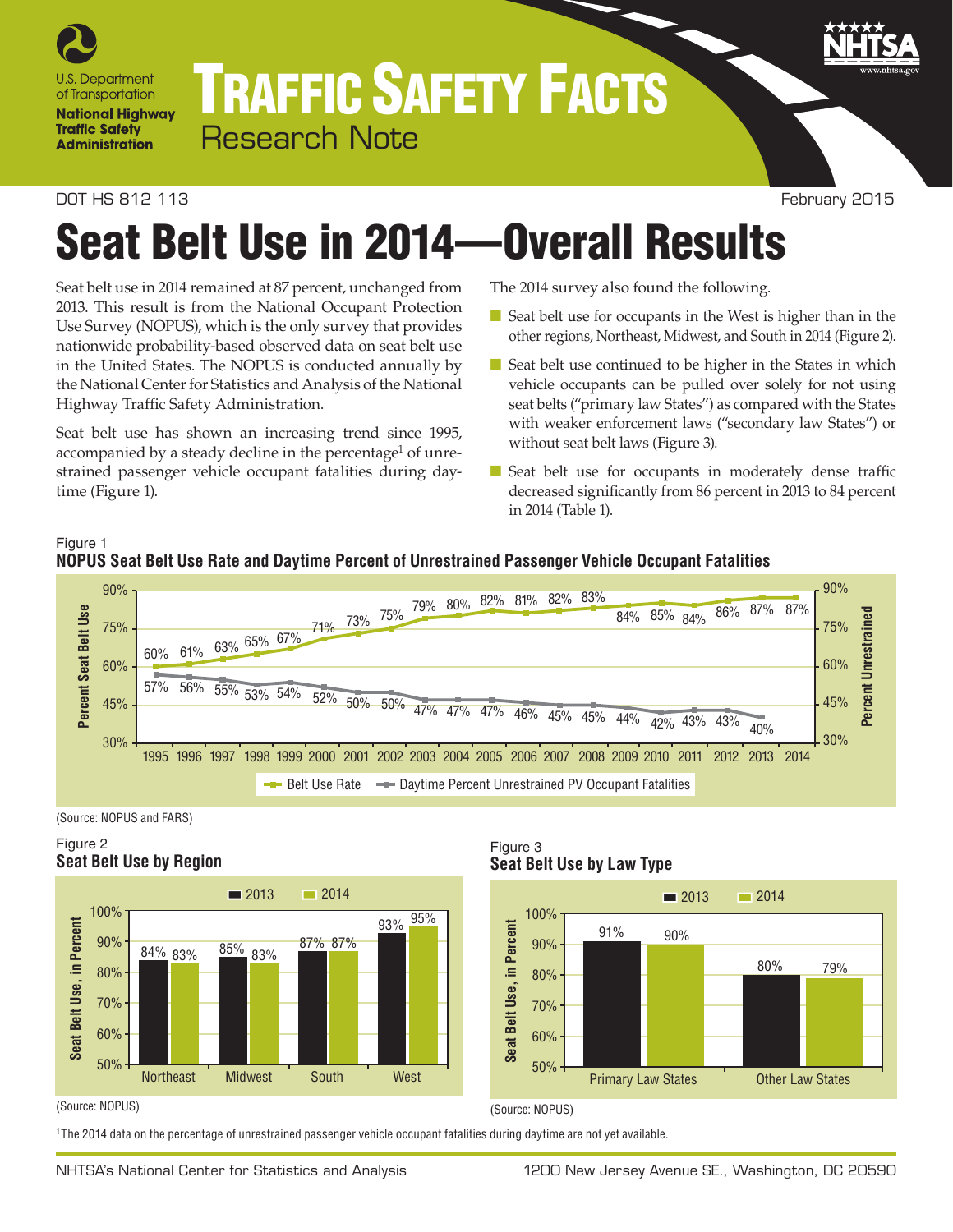#### Table 1 **Seat Belt Use by Major Characteristics**

|                                       | 2013                          |                                   | 2014                          |                                   | $2013 - 2014$ Change     |                                  |
|---------------------------------------|-------------------------------|-----------------------------------|-------------------------------|-----------------------------------|--------------------------|----------------------------------|
|                                       | <b>Confidence That Use Is</b> |                                   | <b>Confidence That Use Is</b> |                                   | <b>Change in</b>         | <b>Confidence in a</b>           |
| Occupant Group <sup>1</sup>           | <b>Belt Use<sup>2</sup></b>   | High or Low in Group <sup>3</sup> | <b>Belt Use<sup>2</sup></b>   | High or Low in Group <sup>3</sup> | <b>Percentage Points</b> | <b>Change in Use<sup>4</sup></b> |
| <b>All Occupants</b>                  | 87%                           |                                   | 87%                           |                                   | $\theta$                 | 51%                              |
| <b>Drivers</b>                        | 88%                           | 100%                              | 87%                           | 100%                              | $-1$                     | 80%                              |
| <b>Right-Front Passengers</b>         | 85%                           | 100%                              | 85%                           | 100%                              | $\mathbf{0}$             | 68%                              |
| Occupants in States With <sup>5</sup> |                               |                                   |                               |                                   |                          |                                  |
| <b>Primary Enforcement Laws</b>       | 91%                           | 100%                              | 90%                           | 100%                              | $-1$                     | 60%                              |
| <b>Secondary Enforcement Laws</b>     | 80%                           | 100%                              | 79%                           | 100%                              | -1                       | 40%                              |
| Occupants Traveling on                |                               |                                   |                               |                                   |                          |                                  |
| <b>Expressways</b>                    | 91%                           | 100%                              | 90%                           | 100%                              | $-1$                     | 77%                              |
| <b>Surface Streets</b>                | 84%                           | 100%                              | 84%                           | 100%                              | $\theta$                 | 11%                              |
| Occupants Traveling in                |                               |                                   |                               |                                   |                          |                                  |
| <b>Fast Traffic</b>                   | 90%                           | 100%                              | 89%                           | 99%                               | $-1$                     | 89%                              |
| Medium-Speed Traffic                  | 86%                           | 99%                               | 86%                           | 84%                               | 0                        | $1\%$                            |
| <b>Slow Traffic</b>                   | 80%                           | 100%                              | 82%                           | 100%                              | $\overline{2}$           | 60%                              |
| Occupants Traveling in                |                               |                                   |                               |                                   |                          |                                  |
| <b>Heavy Traffic</b>                  | 90%                           | 100%                              | 90%                           | 100%                              | $\theta$                 | 15%                              |
| <b>Moderately Dense Traffic</b>       | 86%                           | 91%                               | 84%                           | 99%                               | $-2$                     | 97%                              |
| <b>Light Traffic</b>                  | 74%                           | 100%                              | 74%                           | 100%                              | $\mathbf{0}$             | 22%                              |
| <b>Occupants Traveling Through</b>    |                               |                                   |                               |                                   |                          |                                  |
| <b>Light Precipitation</b>            | 85%                           | 98%                               | 84%                           | 85%                               | $-1$                     | 29%                              |
| Light Fog                             | 94%                           | 97%                               | 81%                           | 98%                               | $-13$                    | 100%                             |
| <b>Clear Weather Conditions</b>       | 87%                           | 79%                               | 87%                           | 87%                               | 0                        | 25%                              |
| Occupants in                          |                               |                                   |                               |                                   |                          |                                  |
| <b>Passenger Cars</b>                 | 88%                           | 100%                              | 88%                           | 100%                              | $\theta$                 | 34%                              |
| Vans and SUVs                         | 90%                           | 100%                              | 89%                           | 100%                              | $-1$                     | 62%                              |
| <b>Pickup Trucks</b>                  | 78%                           | 100%                              | 77%                           | 100%                              | $-1$                     | 46%                              |
| Occupants in the                      |                               |                                   |                               |                                   |                          |                                  |
| Northeast                             | 84%                           | 92%                               | 83%                           | 90%                               | $-1$                     | 41%                              |
| Midwest                               | 85%                           | 93%                               | 83%                           | 94%                               | $-2$                     | 86%                              |
| South                                 | 87%                           | 56%                               | 87%                           | 58%                               | $\boldsymbol{0}$         | 7%                               |
| West                                  | 93%                           | 100%                              | 95%                           | 100%                              | $\overline{c}$           | 73%                              |
| Occupants in                          |                               |                                   |                               |                                   |                          |                                  |
| <b>Urban Areas</b>                    | 87%                           | 53%                               | 86%                           | 58%                               | $-1$                     | 41%                              |
| <b>Suburban Areas</b>                 | 88%                           | 98%                               | 89%                           | 98%                               | $\mathbf{1}$             | 26%                              |
| <b>Rural Areas</b>                    | 85%                           | 97%                               | 83%                           | 97%                               | $-2$                     | 71%                              |
| <b>Occupants Traveling During</b>     |                               |                                   |                               |                                   |                          |                                  |
| Weekdays                              | 87%                           | 99%                               | 86%                           | 95%                               | $-1$                     | 44%                              |
| Weekday Rush Hours                    | 87%                           | 82%                               | 86%                           | 72%                               | $-1$                     | 91%                              |
| Weekday Non-Rush Hours                | 86%                           | 82%                               | 87%                           | 72%                               | 1                        | 31%                              |
| Weekends                              | 88%                           | 99%                               | 88%                           | 95%                               | 0                        | 47%                              |

 $^{\rm 1}$  Drivers and right-front passengers of passenger vehicles with no commercial or government markings.

2 Use of shoulder belts observed between the hours of 7 a.m. and 6 p.m.

 $^3$  The statistical confidence that use in the occupant group (e.g., occupants in urban areas) is higher or lower than use in the corresponding complementary occupant group (e.g., occupants in suburban and rural areas). Confidences that meet or exceed 90 percent are formatted in boldface type. Confidences are rounded to the nearest percentage point, and so confidences reported as "100 percent" are between 99.5 percent and 100.0 percent.

<sup>4</sup> The degree of statistical confidence that the 2014 use rate is different from the 2013 rate.

5 Use rates reflect the laws in effect at the time data were collected.

Data Source: National Occupant Protection Use Survey, National Highway Traffic Safety Administration, National Center for Statistics and Analysis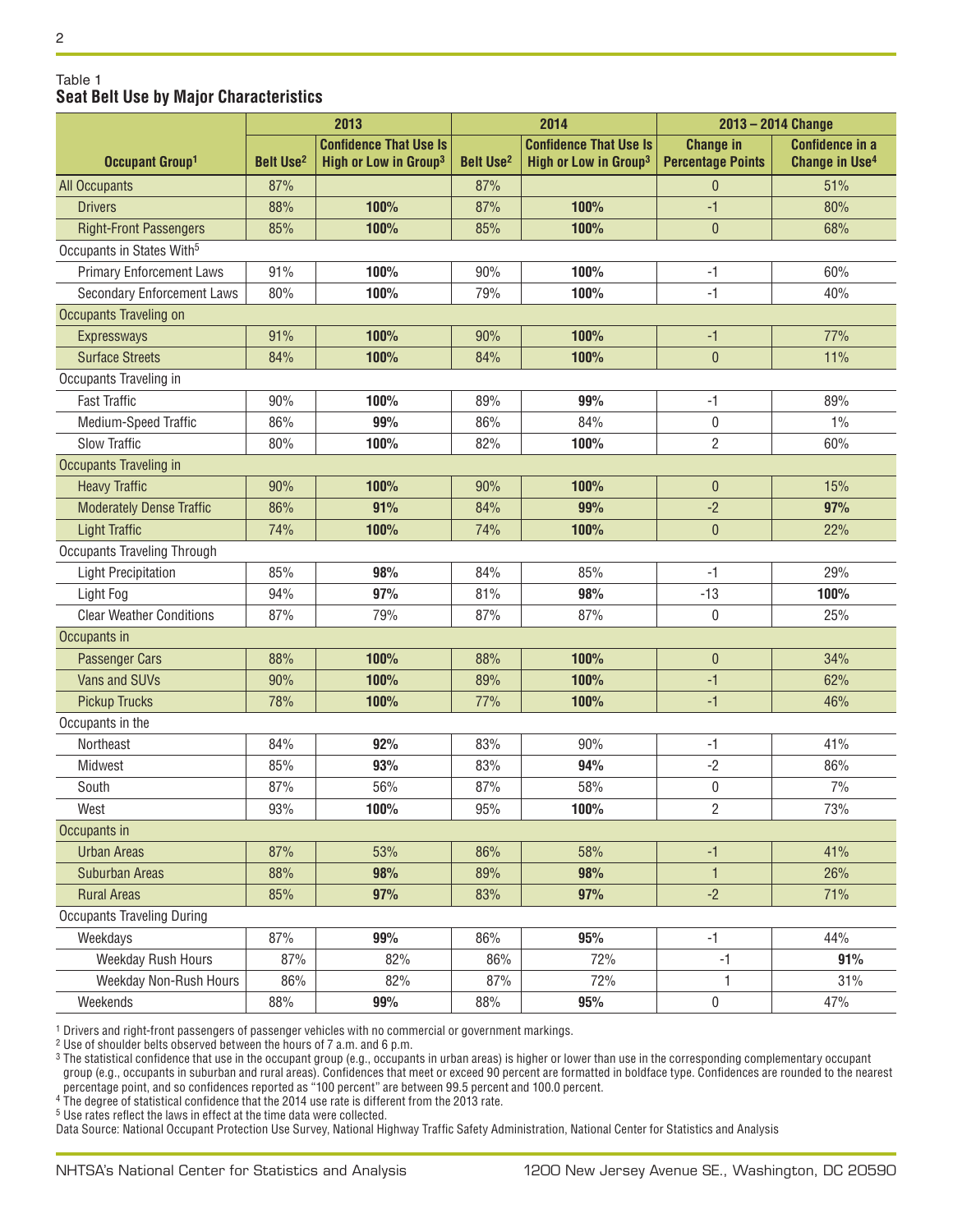## **Survey Methodology**

The NOPUS is the only nationwide probability-based observational survey of seat belt use in the United States. The survey observes seat belt use as it actually occurs at randomly selected roadway sites, and thus provides the best tracking of the extent to which passenger vehicle occupants in this country are buckling up.

#### Table 2

|  |  |  |  | Sites, Vehicles, and Occupants* Observed |
|--|--|--|--|------------------------------------------|
|--|--|--|--|------------------------------------------|

| <b>Numbers of</b>               | 2013   | 2014   | <b>Percentage Change</b> |
|---------------------------------|--------|--------|--------------------------|
| <b>Sites Observed</b>           | 1.700  | 1.700  | $0\%$                    |
| <b>Vehicles Observed</b>        | 72.907 | 75.590 | 3.68%                    |
| Occupants Observed <sup>*</sup> | 91,850 | 95.105 | $3.54\%$                 |

\*Drivers and right-front passengers only.

The survey data is collected by sending trained observers to probabilistically sampled roadways, who observe passenger vehicles from 7 a.m. to 6 p.m. Observations are made either while standing at the roadside or, in the case of expressways, while riding in a vehicle in the traffic. In order to capture the true behavior of passenger vehicle occupants, the NOPUS observers do not stop vehicles or interview occupants. The 2014 NOPUS data was collected from June 2 to June 27, 2014, while the 2013 data was collected from June 3 to June 13, 2013.

The NOPUS uses a complex, multistage probability sample, statistical data editing, imputation of unknown values, and complex estimation procedures. The sample sites for the 2014 NOPUS were entirely from the 2006 NOPUS sample redesign without incorporating any sites from the old design. During the transitional years between 2006 and 2010, sample sites were chosen both from the new design and the old design. Prior to 2006, sample sites were from the old design only. Table 2 shows the observed sample sizes of the 2014 NOPUS Moving Traffic Survey. A total of 95,105 occupants were observed in the 75,590 vehicles at the 1,700 data collection sites.

Because the NOPUS sites were selected probabilistically, we can analyze the statistical significance of its results. Statistically significant increases in seat belt use between 2013 and 2014 are identified in Table 1 by having a result that is 90 percent or greater in the table's column 7. Statistical confidences that use in a given occupant group, e.g., occupants in the Midwest, is higher or lower than in the complementary occupant group, e.g., occupants in the Northeast, South, and West, are provided in columns 3 and 5 of Table 1. Such comparisons are made within categories, such as road type, delineated by changes in row shading in the table. The exception to this is the grouping "Occupants Traveling During …," in which weekdays are compared to weekends, and weekday rush hours to weekday non-rush hours.

Data collection, estimation, and variance estimation for the NOPUS are conducted by Westat, Inc., under the direction of the National Center for Statistics and Analysis of NHTSA under Federal contract number DTNH22-13-D-00284.

| Table 3                                                |  |  |  |
|--------------------------------------------------------|--|--|--|
| <b>States With Primary Enforcement Seat Belt Laws*</b> |  |  |  |
|                                                        |  |  |  |

| Alabama               | Alaska            | <b>Arkansas</b>      | California       |
|-----------------------|-------------------|----------------------|------------------|
| Connecticut           | <b>Delaware</b>   | District of Columbia | <b>Florida</b>   |
| Georgia               | Hawaii            | <b>Illinois</b>      | Indiana          |
| Iowa                  | Kansas            | Kentucky             | Louisiana        |
| <b>Maine</b>          | <b>Maryland</b>   | <b>Michigan</b>      | <b>Minnesota</b> |
| <b>Mississippi</b>    | <b>New Jersey</b> | <b>New Mexico</b>    | <b>New York</b>  |
| <b>North Carolina</b> | Oklahoma          | Oregon               | Rhode Island     |
| South Carolina        | Tennessee         | <b>Texas</b>         | Washington       |
| <b>West Virginia</b>  | Wisconsin         |                      |                  |

\*States with laws in effect as of May 31, 2014.

## **Definitions**

Under NOPUS observation protocols, a driver or right-front passenger is considered "belted" if a shoulder belt appears to be across the front of the body.

A jurisdiction that can enforce traffic laws, such as a State or the District of Columbia, has a "primary enforcement law" if occupants can be ticketed simply for not using their seat belts. Under "secondary enforcement laws" occupants must be stopped for another violation, such as an expired license tag, before being cited for seat belt nonuse. As of May 31, 2014, primary laws were in effect in 33 States and the District of Columbia, 16 States had secondary laws, and 1 State (New Hampshire) effectively has no seat belt laws. (In New Hampshire, it is legal for occupants over age 18 to ride unbelted.) Table 3 provides a list of the States with "primary enforcement laws."

"Expressways" are defined to be roadways with limited access, while "surface streets" comprise all other roadways. "Rush hours" is defined to comprise the time periods  $7 - 9:30$ a.m. and 3:30 – 6 p.m.

A roadway is defined to have "fast traffic" if during the observation period the average speed of passenger vehicles that pass the observer(s) exceeds 50 mph, with "medium-speed traffic" defined as 31 – 50 mph and "slow traffic" defined as 30 mph or slower.

A roadway is defined to have "heavy traffic" if the average number of vehicles on the roadway during the observation period is greater than 5 per lane per mile, with "moderately dense traffic" defined as greater than 1 but less than or equal to 5 vehicles per lane per mile, and "light traffic" as less than or equal to 1 vehicle per lane per mile. Please note that